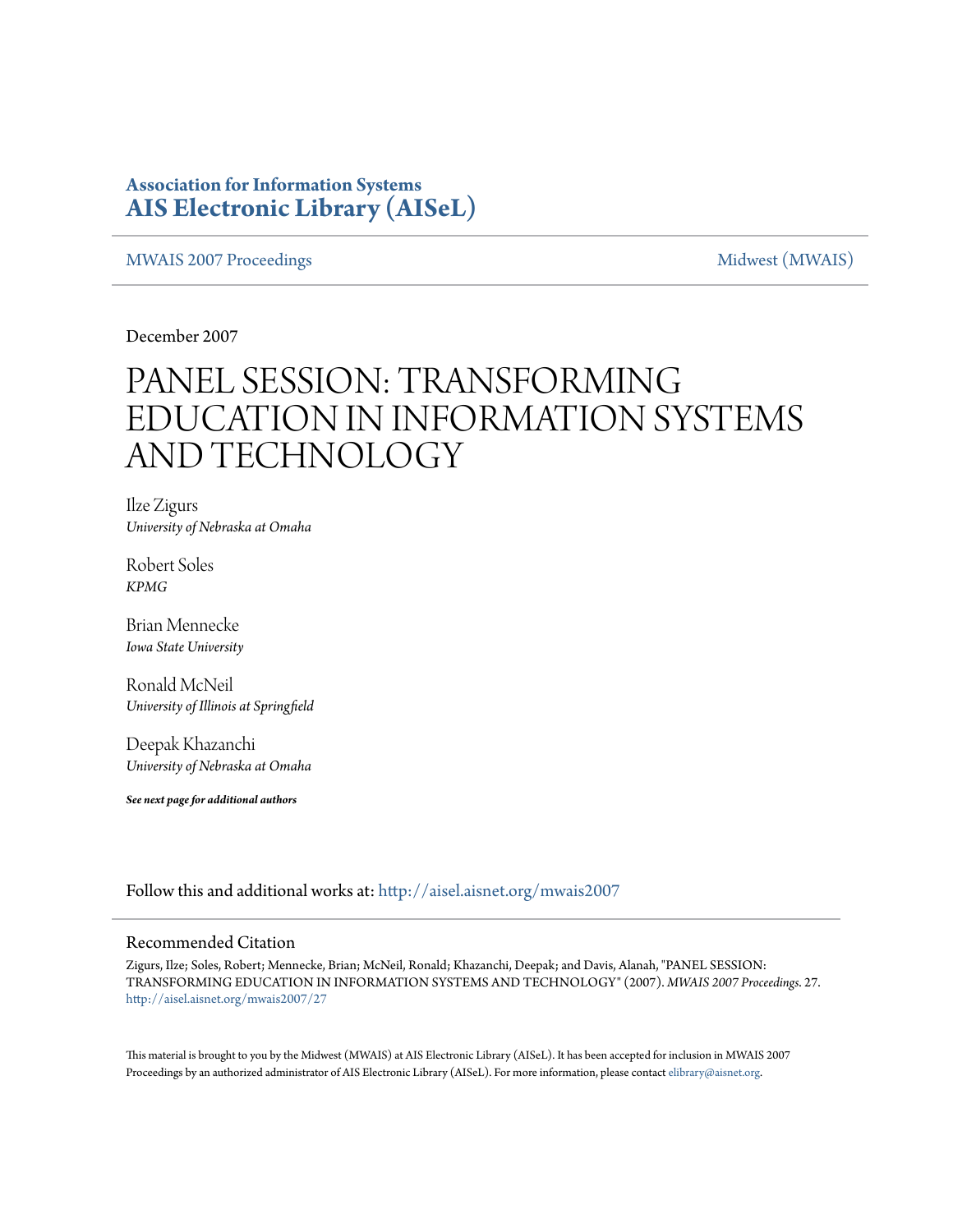#### **Authors**

Ilze Zigurs, Robert Soles, Brian Mennecke, Ronald McNeil, Deepak Khazanchi, and Alanah Davis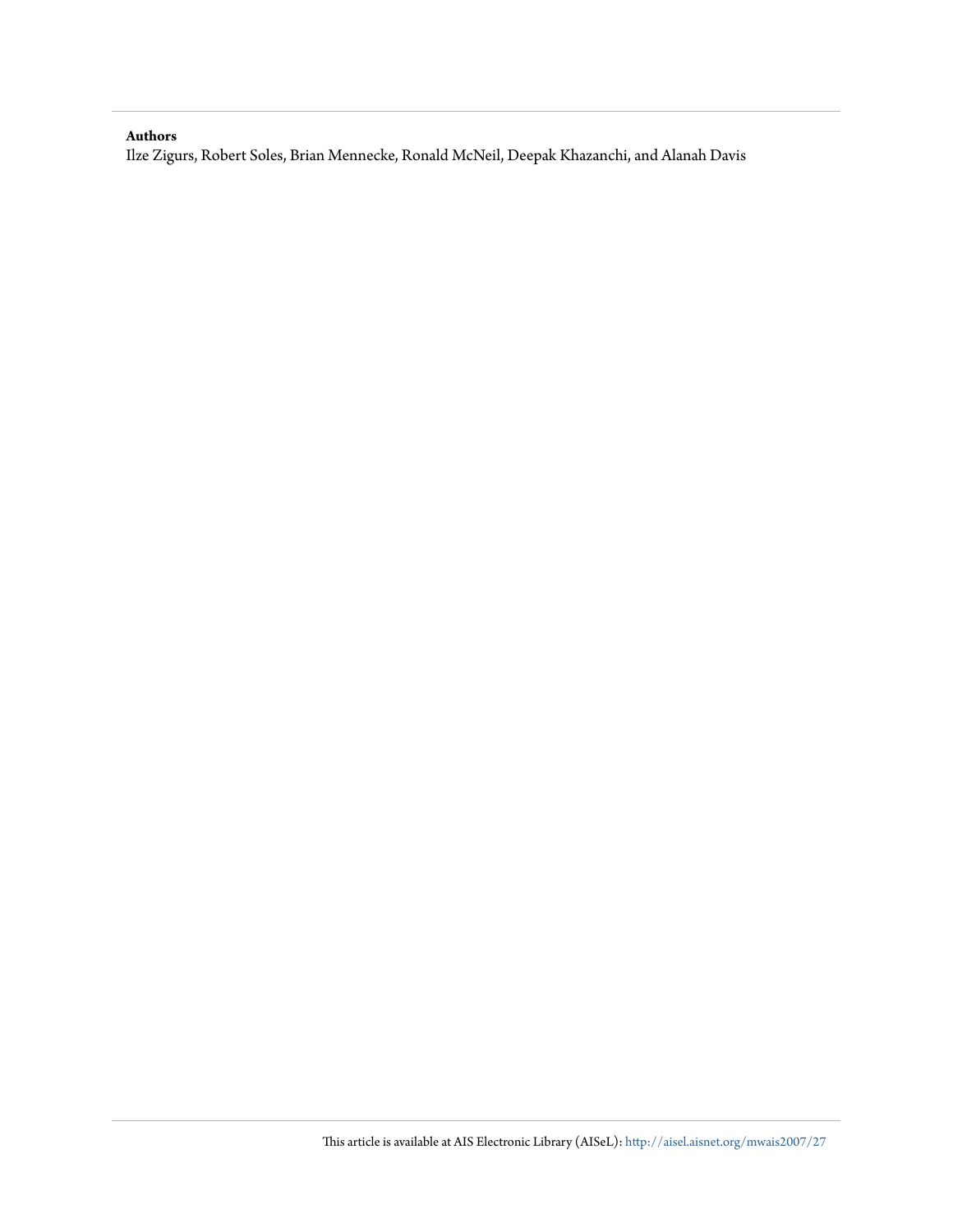## **PANEL SESSION: TRANSFORMING EDUCATION IN INFORMATION SYSTEMS AND TECHNOLOGY**

**Ilze Zigurs Robert T. Soles**  University of Nebraska at Omaha KPMG izigurs@mail.unomaha.edu rsoles@kpmg.com

**Brian Mennecke Ronald McNeil** mennecke@iastate.edu Springfield

Iowa State University University of Illinois at McNeil.Ronald@uis.edu

**Deepak Khazanchi Alanah Davis** University of Nebraska at Omaha University of Nebraska at Omaha khazanchi@unomaha.edu alanahdavis@mail.unomaha.edu

#### **ABSTRACT**

*The field of Information Systems and Technology is relatively young and dynamic. We are all challenged*  to stay at the leading edge of education in this field while simultaneously providing foundational *concepts. The panel is designed to engage the question of whether we need to transform education in Information Systems and Technology. Stakeholders from different domains will provide their points of view and engage the audience in debate.* 

#### **KEYWORDS**

Education Transformation, Information Systems, Information Technology

#### **OBJECTIVES**

Information Systems and Technology education is relatively young, yet the field as a whole is very dynamic. Constant developments in information and communication technologies create both opportunities and challenges for people, organizations, and societies as they struggle to understand how best to adopt and use information systems and technologies. Our job as educators is to stay ahead of change and, indeed, to help lead it. Are we doing all we can to ensure leadership in our Information Systems and Technology degree programs? Do we need to transform education in Information Systems and Technology? If so, how do we get started?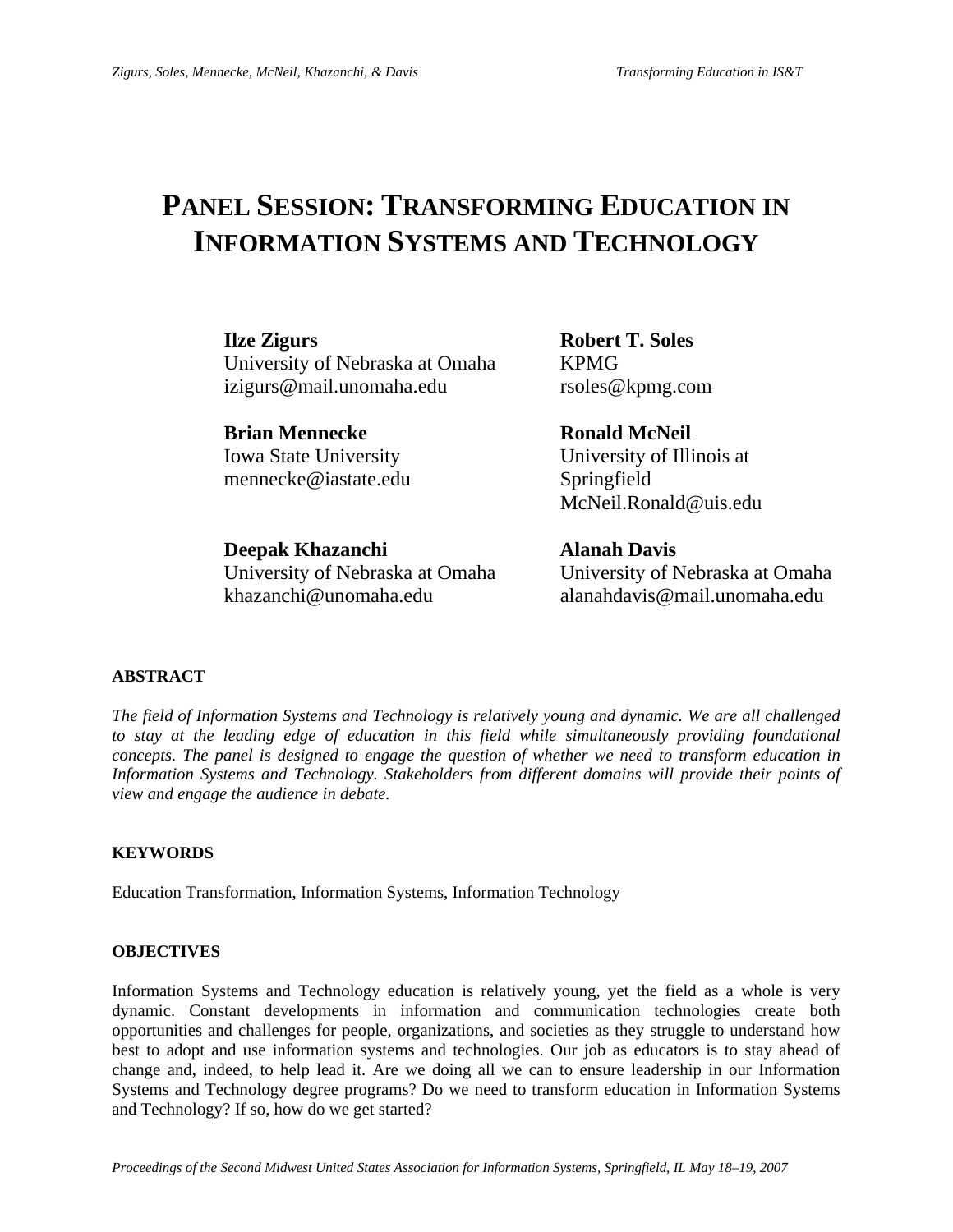The objectives of this panel are to examine these issues and identify critical problems, bottlenecks, and opportunities. The panelists represent the different stakeholders for this topic: faculty, students, administrators, and business leaders.

#### **ISSUES TO BE COVERED**

The panel will address the following issues:

- How satisfied are you with the state of education today in information systems and technology (IST)? Is the traditional model of core courses and electives working?
- Do we need to think entirely differently about IST education? An alternate model is to think in terms of major themes that are infused throughout the curriculum, e.g., project management, design, collaboration, visualization, and security.
- How can schools develop a shared set of values and vocabulary around who they are and the transformation that they desire to undergo?

#### **PANEL MEMBERS**

#### **Panelists**

Alanah Davis is pursuing her Ph.D. in Information Technology in the College of Information Science and Technology at the University of Nebraska at Omaha. Her current research interests include virtual teams, group support systems and e-commerce. Her research work has been presented at various peer-reviewed conferences and workshops. She earned an M.S. in e-commerce from Creighton University prior to joining the Ph.D. program.

Deepak Khazanchi is Professor of Information Systems and Quantitative Analysis and Associate Dean for Academic Affairs of the College of Information Science and Technology at the University of Nebraska at Omaha. He is extremely interested in understanding how Information Technology education will need to be transformed so as to engender a sustainable future for computing disciplines. Some of his current research and development interests include virtual project management, B2B assurance services in extending enterprise environments, and IS/IT research methods and philosophical perspectives in that context. His research has been published in journals such as *DSS*, *Information Systems Management*, *ACM's DATA BASE for Advances in Information Systems*, *Journal of the AIS*, and *Information Processing and Management*.

Ronald McNeil is dean of the College of Business and Management and professor of Business Administration at the University of Illinois at Springfield. His fields of interests and teaching experiences are in strategic management, organizational development and change, and entrepreneurship. His research interests include public policy formulation, international trade and competitive advantages, e-commerce and strategic advantages, and assessment. He is the author or co-author of over 50 publications. Prior to entering academia, he was president of a mining company, senior consultant to Fortune 500 companies, and a manager for a not-for-profit organization. McNeil received his Ph.D. and master's degrees from the University of Memphis and completed his undergraduate degree in England.

Brian Mennecke is the Dean's Faculty Fellow in MIS and an associate professor of Management Information Systems in the College of Business at Iowa State University. Mennecke earned his Ph.D. at Indiana University in Management Information Systems and also holds master's degrees in Geology and Business from Miami University. His research interests include mobile and electronic commerce, virtual